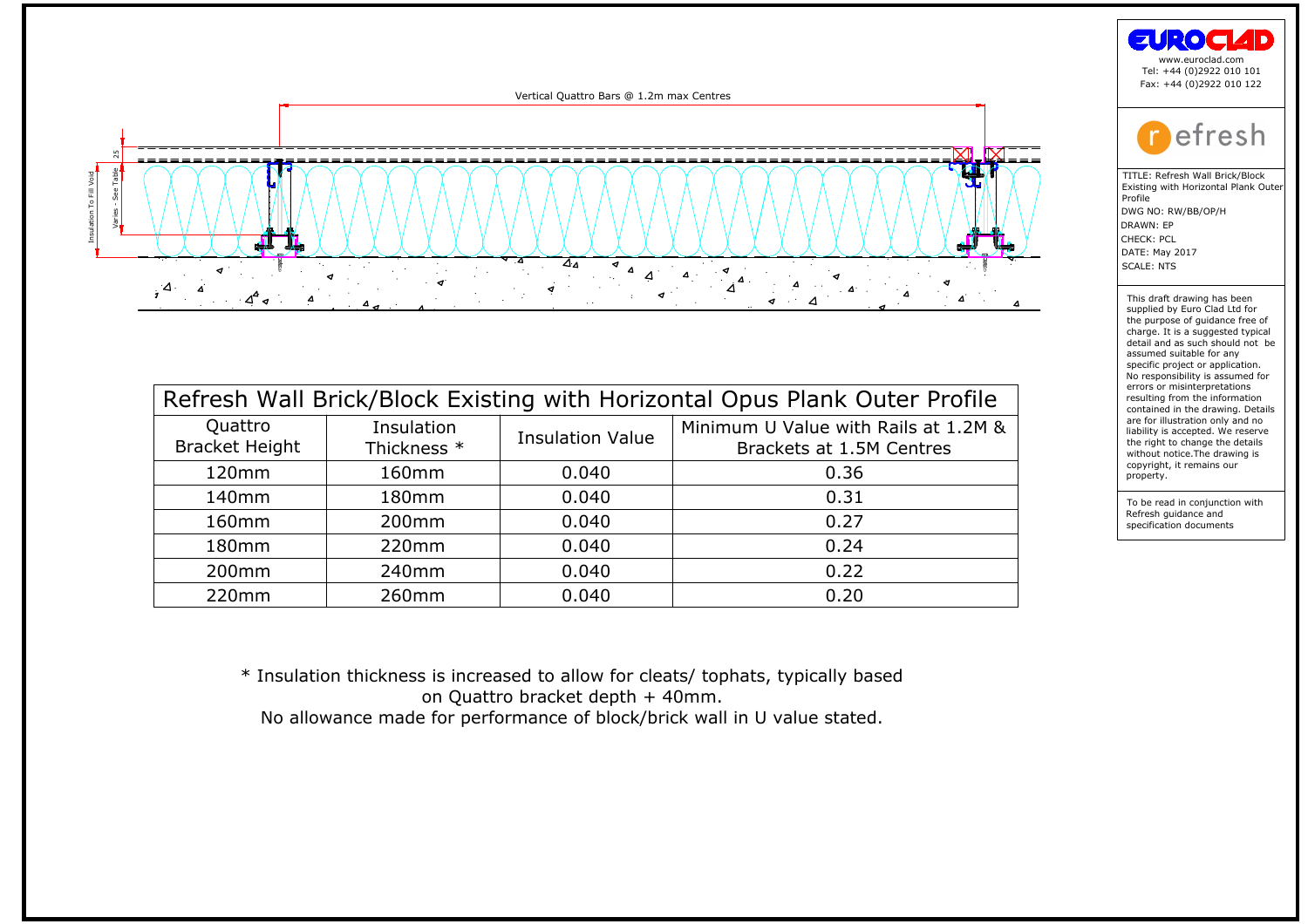

ded over clears When fixing to brick ensure fixing straddle courses and the courses of the panel of the panel of the panel of the courses of the matched over the courses of the courses of the course of the course of the co

**NK HORIZONTAL JOINT**<br>Opus Panel 0.7mm Steel<br>0.9mm Aluminium<br>Twin C sections allow adjus<br>for plumb & line.(Tophat O<sub>l</sub><br>depending on existing subs<br>surface).<br>Quattro Bracket to required **NK HORIZONTAL JOINT D**<br>Opus Panel 0.7mm Steel<br>0.9mm Aluminium<br>Twin C sections allow adjust<br>for plumb & line.(Tophat Opt<br>depending on existing substr<br>surface).<br>Quattro Bracket to required<br>depth. Typically rails at 1.2m Opus Panel 0.7mm Steel<br>0.9mm Aluminium<br>Twin C sections allow adjustme<br>for plumb & line.(Tophat Option<br>depending on existing substrate<br>surface).<br>Quattro Bracket to required<br>depth. Typically rails at 1.2m<br>Max centres with sh

**NK HORIZONTAL JOINT D**<br>Opus Panel 0.7mm Steel<br>0.9mm Aluminium<br>Twin C sections allow adjust<br>for plumb & line.(Tophat Opt<br>depending on existing substr<br>surface).<br>Quattro Bracket to required<br>Max centres with sheeting ra<br>brack depending on existing substrate<br>surface).<br>Quattro Bracket to required<br>epth. Typically rails at 1.2m<br>dax centres with sheeting rail /<br>prackets centres are at 1.5m<br>Fixing type & centres to be confirmed. surface).<br>Quattro Bracket to required<br>depth. Typically rails at 1.2m<br>dax centres with sheeting ra<br>prackets centres are at 1.5m<br>Fixing type & centres to be (<br>Cleats at Max 1.5M Centres.



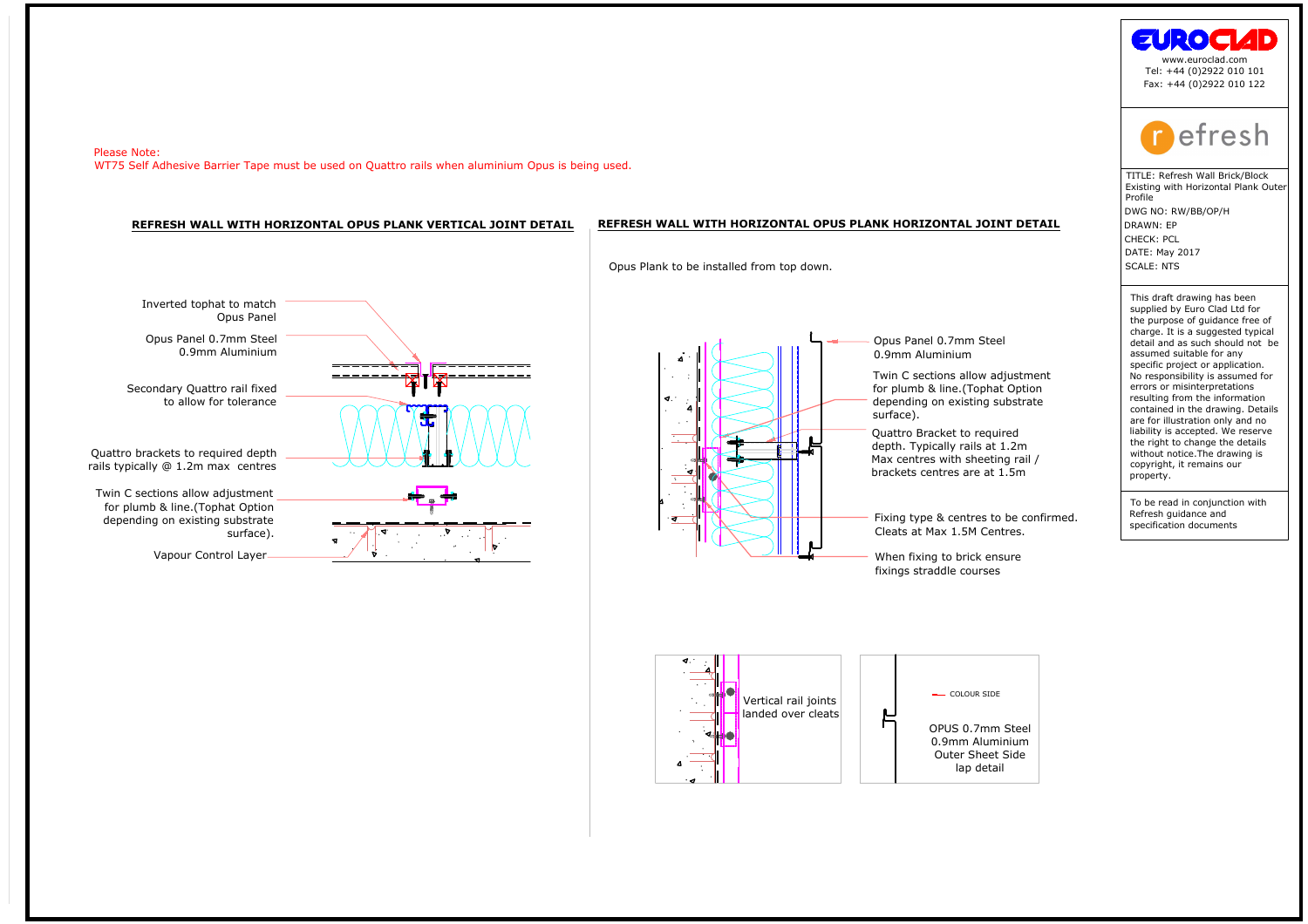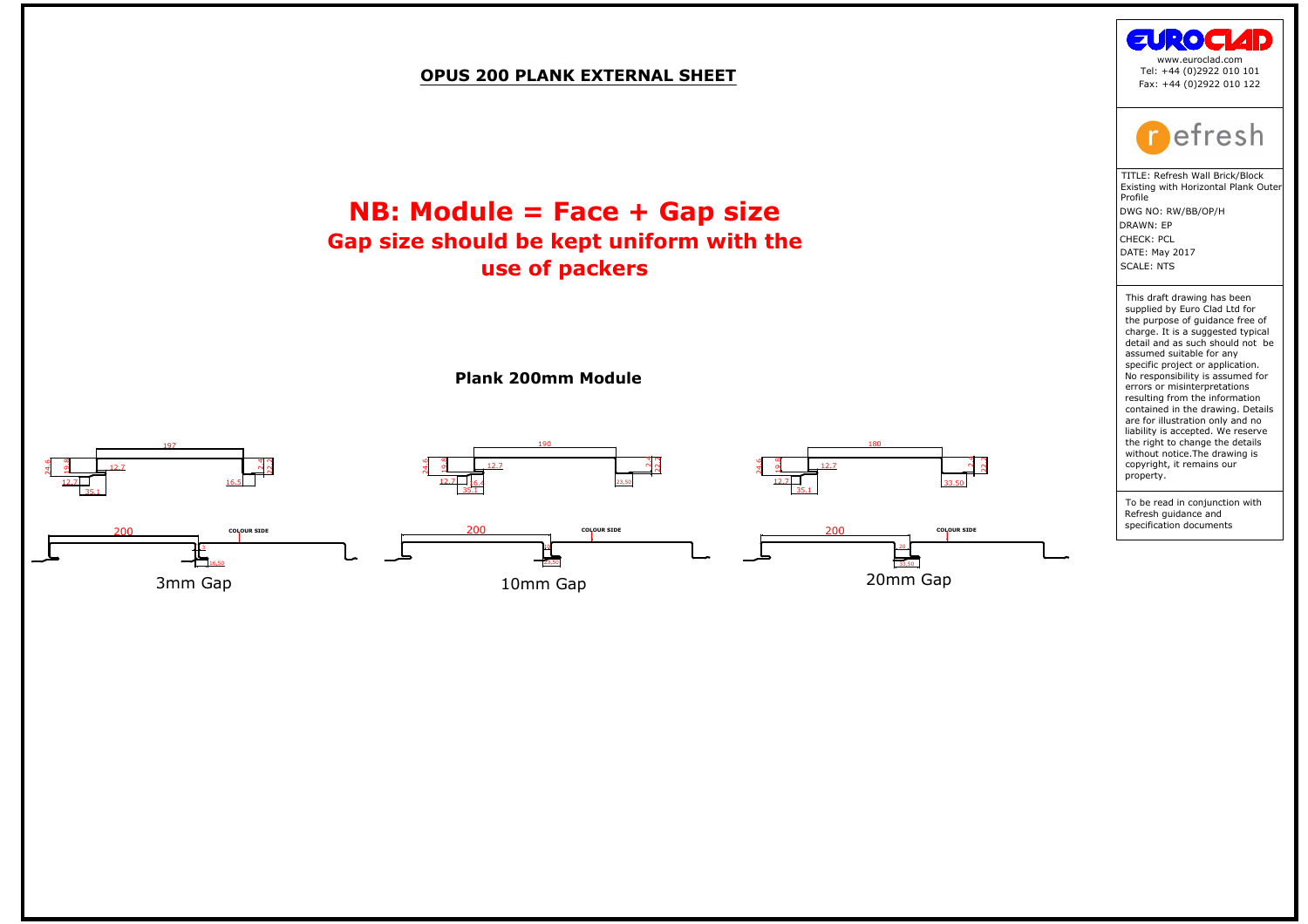





the purpose of guidance free compare of guidance free charge. It is a suggested typic<br>detail and as such should not<br>assumed suitable for any<br>conjunction project or application.<br>No responsibility is assumed ferrors or misin charge: it is a suggested<br>detail and as such shassumed suitable for<br>assumed suitable for applications of a proportion of<br>No responsibility is assemented in the draw<br>contained in the draw<br>and in the draw without notice. The